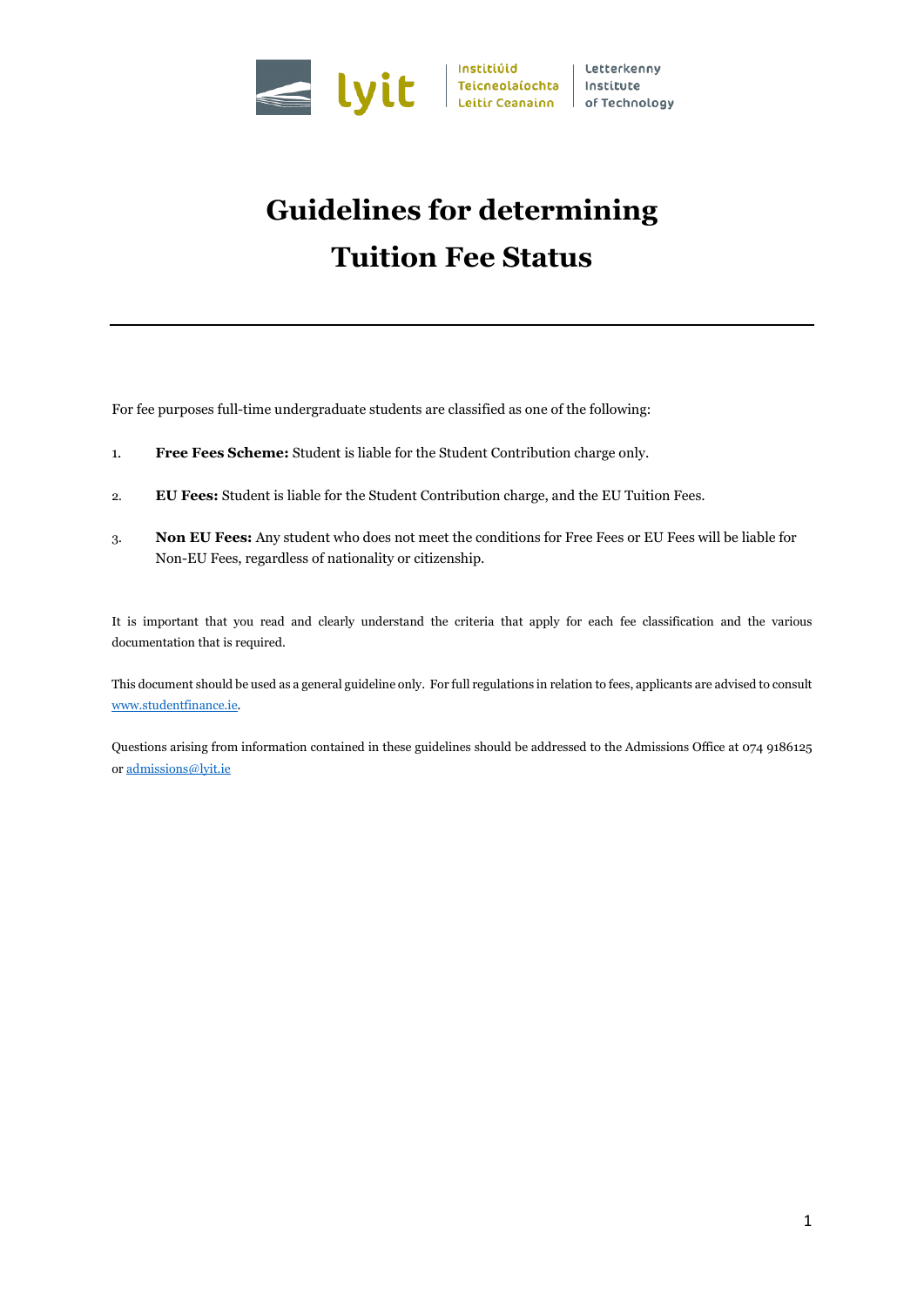# **Documentation Location/Publication**

| Website – Policies and Procedures              |             |
|------------------------------------------------|-------------|
| Website – Staff Hub                            |             |
| Website – Student Hub                          | $\mathbf x$ |
| <b>Other:</b> (available in Admissions Office) | X           |

# **Revision History**

| <b>Version Number</b> | Date       | Amendment                  |
|-----------------------|------------|----------------------------|
| V1                    | 2019       |                            |
| $\rm V2$              | 18/11/2021 | Page 3, 1A, point 10 added |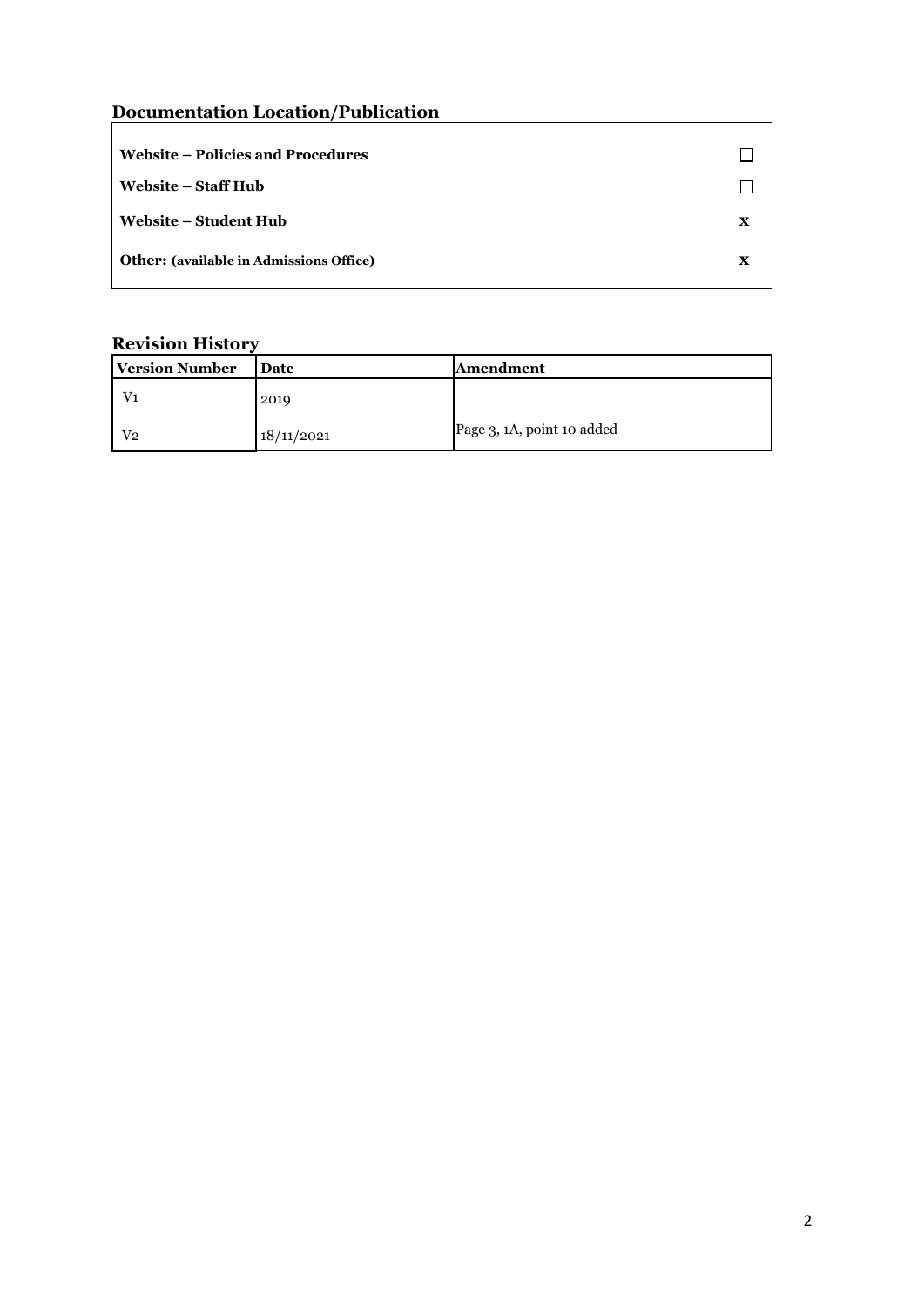# **1. Free Fees Scheme**

In order to qualify for the Free Fees Scheme, applicants must satisfy (a), (b) and (c) below:

#### **(a) Nationality**

Students must belong to one of the following categories:

- **a** are EU/EEA or Swiss Nationals
- have **official refugee status** in the Republic of Ireland.
- are **Family members of a refugee** who are granted permission by the Minister for Justice and Law Reform to enter and reside in the State
- **have permission to remain** in the State as a family member of an EU/EEA/Swiss citizen and have the classification "4EUFam" on their GNIB card
- **have been granted Humanitarian Leave to Remain** in the State under any enactment
- be a person in respect of whom the Minister for Justice and Law Reform has granted **permission to remain** following a determination not to make a deportation order
- **have been granted <b>permission to remain** under section 49 of the International Protection Act 2015
- are a **programme Refugee** as defined in section 59 of the International Protection Act 2015
- are granted **subsidiary protection status** under section 47(4) of the International Protection Act 2015
- A child of a Turkish national in respect of whom the Minister for Justice has granted a permission to reside and who, in accordance with Article 9 of Decision 1 /80 of the Association Council made pursuant to the Ankara Agreement 1963, is residing with their parents, who are or have been legally employed within the State and can satisfy the conditions relating to employment laid down in Articles 6 and 7 of Decision 1/80.

#### **AND**

#### **(b) Residency**

- Students must have been ordinarily resident in the EU/EEA/Swiss Confederation for a minimum of 3 of the 5 years prior to commencing a programme in LYIT.
	- o Students who have **Official Refugee Status** will have the time spent from date of official lodgement of application papers included for the purpose of meeting the 3 years requirement
	- o Residency for **Family members of a Refugee** commences from the date of issue of their GNIB card

#### **AND**

| Degree/Postgraduate             | Persons who hold an undergraduate Honours Degree or Postgraduate                      |
|---------------------------------|---------------------------------------------------------------------------------------|
| Graduates                       | Qualification do not qualify for Free Fees                                            |
| Students<br>who<br>have         | If a student has been awarded a level $6$ or level $7$ qualification and wishes to    |
| completed and been awarded      | progress to a higher level, they may be entitled to free fees for their first attempt |
| a Level 6 Higher Certificate or | at the 'add on' years necessary to complete the higher level qualification.           |
| Level 7 Ordinary Degree         |                                                                                       |
| Students who have attended a    | Persons who have attended a Level 8 course in the past five years, and have not       |
| Level 8 programme               | completed the course, will be liable for all fees for the equivalent period that      |
|                                 | they attended, in respect of a further programme of study.                            |
| Students who have attended      | Persons who have attended more than the first year of a Higher Certificate            |
| but have not completed a        | (Level 6) or Ordinary Degree (Level 7) in the past five years, and have not           |
| Level 6 or 7 programme          | completed the course, will be liable for all fees for the equivalent period that      |
|                                 | they attended in respect of a further programme of study.                             |

#### **(c) First Time Undergraduate**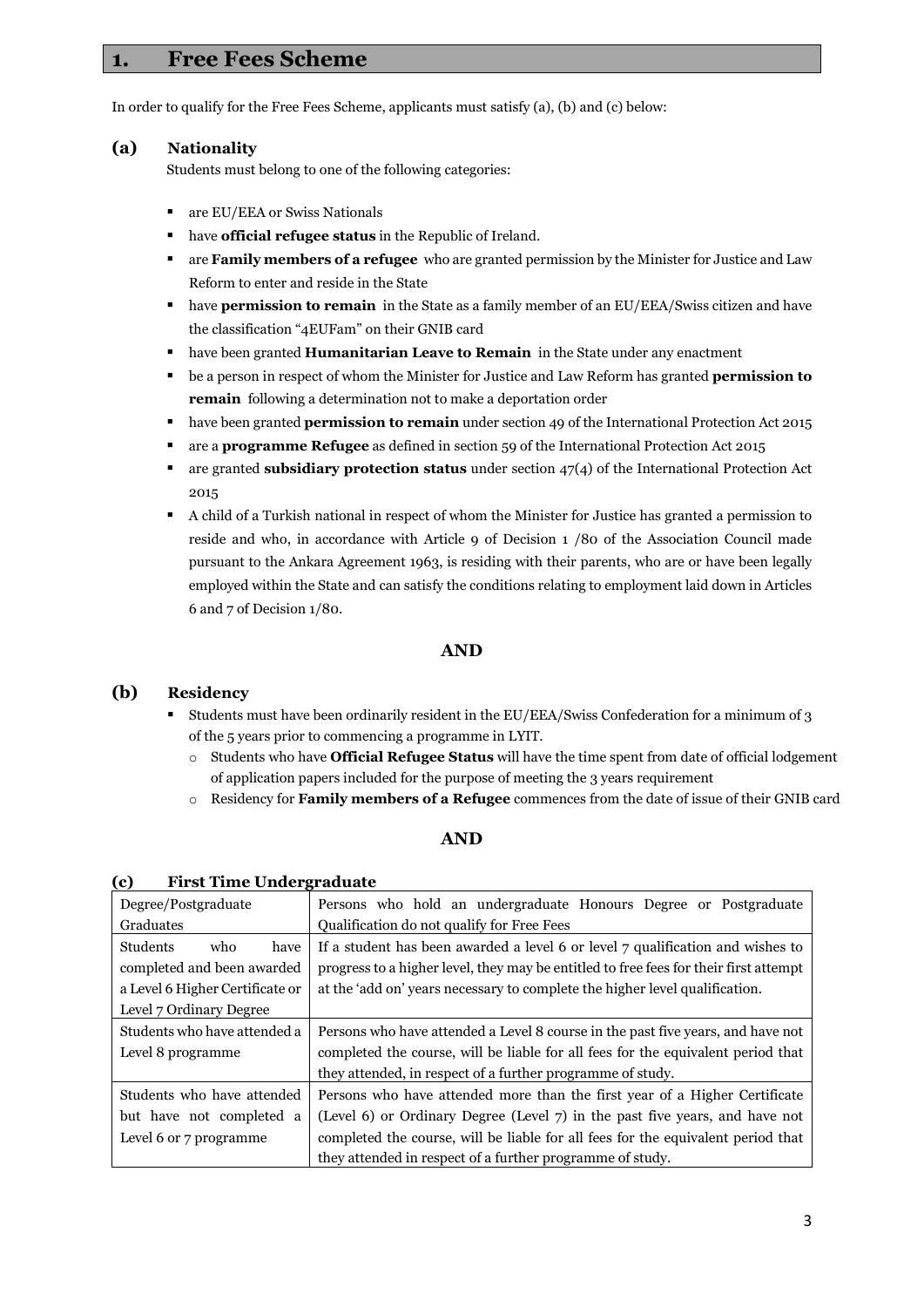### **Notes**

- (i) Students who qualify for free fees under the Free Fees Scheme will receive funding for their tuition fees, upto the default number of credits for the award of the degree (e.g. 180 or 240 credits)
- (ii) Repeat fees are not covered under the Free Fees Scheme, unless in exceptional circumstances e.g certified serious illness.
- (iii) Part-time programmes are not covered under the Free Fees Scheme
- (iv) Applicants may apply for a "Change of Nationality" during the course of their studies. See section 5 below.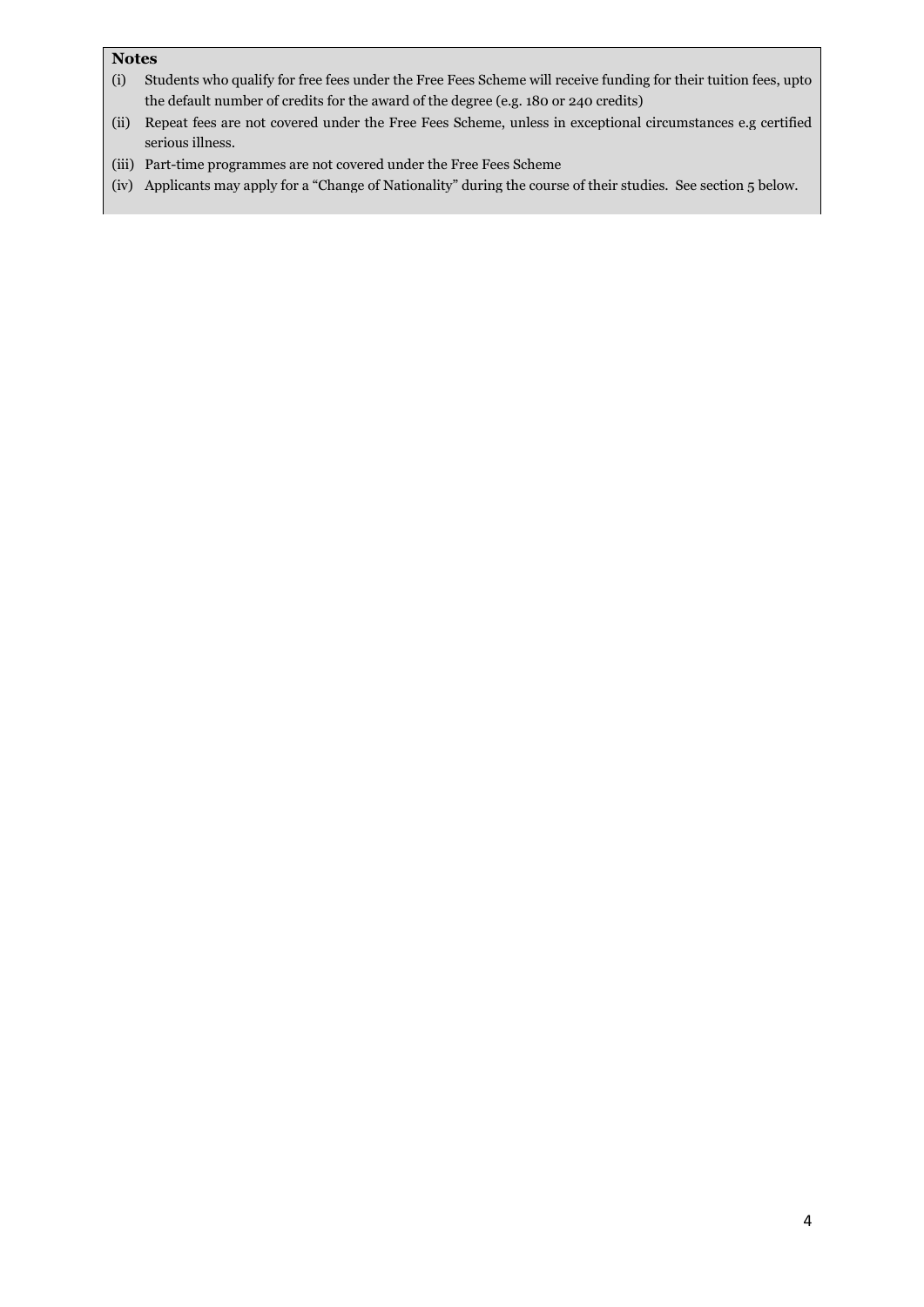# **2. EU Fees**

If a student does not qualify for free fees, they may be eligible for the EU fees. Applicants must satisfy (a) and (b) below:

#### **(a) Nationality**

Students must belong to one of the following categories:

- **a** are EU/EEA or Swiss Nationals
- have **official refugee status** in the Republic of Ireland.
- are **Family members of a refugee** who are granted permission by the Minister for Justice and Law Reform to enter and reside in the State
- **have permission to remain** in the State as a family member of an EU/EEA/Swiss citizen and have the classification "4EUFam" on their GNIB card
- have been granted **Humanitarian Leave to Remain** in the State under any enactment
- be a person in respect of whom the Minister for Justice and Law Reform has granted **permission to remain** following a determination not to make a deportation order
- **have been granted <b>permission to remain** under section 49 of the International Protection Act 2015
- are a **programme Refugee** as defined in section 59 of the International Protection Act 2015
- are granted **subsidiary protection status** under section 47(4) of the International Protection Act 2015

#### **AND**

#### **(b) Residency**

Students must belong to one of the following categories:

- $\blacksquare$  have been ordinarily resident in the EU/EEA/Swiss Confederation for a minimum of 3 of the 5 years prior to commencing a programme in LYIT.
	- o Students who have **Official Refugee Status** will have the time spent from date of official lodgement of application papers included for the purpose of meeting the 3 years requirement
	- o Residency for **Family members of a Refugee** commences from the date of issue of their GNIB card
- have received a least five academic years of study (primary or post-primary) in the EU/EEA/Swiss Confederation and have no previous third level attendance.

#### **Notes**

Where a student does not meet the Nationality or Residency requirement they may be deemed eligible for EU Fee status if their principal residence for tax purposes was in the EU/EEA/Swiss Confederation as follows:

- (a) **Applicants aged 23 or over on 1 September of year of entry to a programme:** Applicants must have been resident as a tax-payer (that is - principal residence for the purpose of taxation) in the EU/EEA/Swiss Confederation for three of the five years prior to commencing a programme
- (b) **Applicants aged under 23 on 1 September of year of entry to a programme:** Parent(s) must have been resident as tax-payer(s) (that is - principal residence for the purpose of taxation) in the EU/EEA/Switzerland for three of the five years prior to the applicant commencing a programme **AND** the applicant must have been ordinarily resident in the EU/EEA/ Swiss Confederation for three of the five years prior to commencing a programme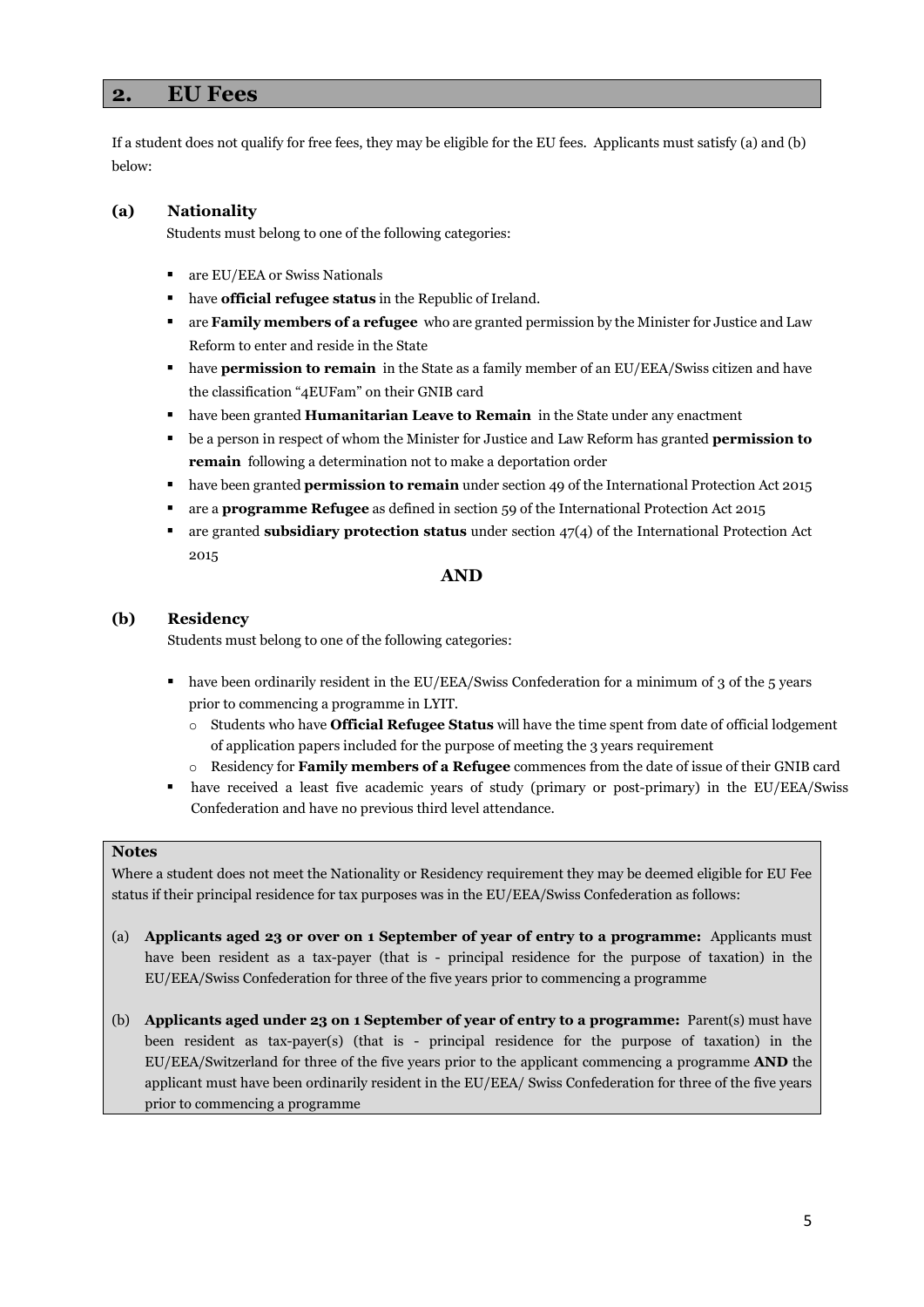# **3. Non EU Fees**

If a student does not qualify for EU fees, they will be liable for Non EU fees.

## **4. Documentation**

#### **Nationality**

The following documentation is required to prove Nationality eligibility:

- Irish Birth Certificate or EU Passport **OR**
- Original letter from the Department of Justice, Equality and Law Reform declaring that the person is a Refugee under Section 17 of the Refugee Act, 1996. **OR**
- Original letter from the Department of Justice, Equality and Law Reform confirming the family member status of the refugee under Section 18 of the Refugee Act, 1996. A GNIB Residence Card must also be produced. **OR**
- Original family member's letter from the Department of Justice, Equality & Law Reform, a copy of passport and GNIB Residence Card bearing the title '4EUFAM'. It should be noted that a 'Stamp 4' is not sufficient for a student to qualify for Free Tuition Fees. The card must bear the title '**4EUFAM**'. **OR**
- Original letter from the Department of Justice, Equality and Law Reform stating that the person has Humanitarian Leave to Remain in the State, or Permission to Remain in the State following a determination not to make a deportation order. A copy of Passport and a GNIB Residence Card is also required. **OR**
- Letter from the Officer of the Promotion of Migrant Integration confirming Programme Refugee Status

#### **AND**

#### **Residency**

The following documentation is required to prove Residency eligibility:

#### **If applicant aged Under 23 on 1st September on year of entry to programme**

- Letter from School based in EU/EEA/Swiss Confederation confirming attendance for a minimum of three of the five years prior to entry or other proof of residence (e.g. P21) **AND**
- P21 tax certificates (or EU/EEA/Swiss equivalent) and/or Social welfare documentation for **parent(s)** of applicant must be submitted for a minimum of three of the five years prior to entry

#### **If applicant aged 23 or over on 1st September on year of entry to programme**

- P21 tax certificates (or EU/EEA/Swiss equivalent) and/or Social welfare documentation for **applicant** must be submitted for a minimum of three of the five years prior to entry **OR**
- Letter from School based in EU/EEA/Swiss Confederation confirming attendance for a minimum of three of the five years prior to entry